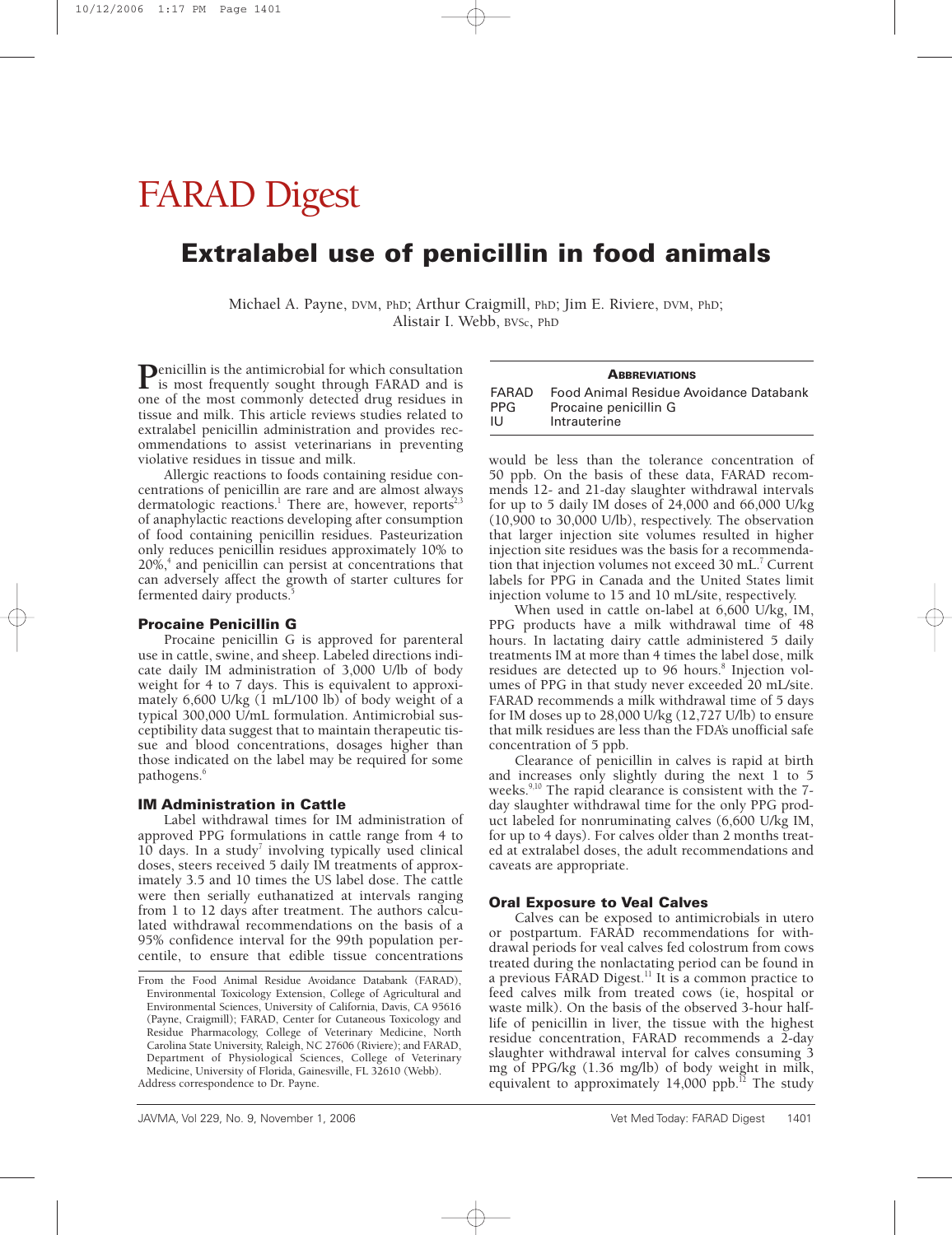also revealed that the length of time calves were fed contaminated milk did not change the withdrawal interval. By use of this and other FARAD data, several states use a program in which waste milk may be fed to calves with a 45-day slaughter withdrawal if a milk sample, diluted 100 times, yields negative results with an FDA-approved assay.<sup>a</sup>

# **IM Administration in Swine**

Procaine penicillin G products are approved in the United States for swine at the same dose as cattle (approx 6,600 U/kg), with label slaughter withdrawals ranging from 6 to 7 days. In a study<sup>13</sup> of typical extralabel doses, $13$  market pigs were administered 5 daily IM injections of either 15,000 or 66,000 U/kg (6,818 or 30,000 U/lb; approx 2 or 10 times the label dose). On the basis of the resultant serial slaughter and tissue-testing data, the Canadian government calculated slaughter withdrawal times of 8 and 15 days for the 2 doses, respectively. Because injection technique was critical to ensure that injections were made into rather than between muscle bodies, the authors recommended the use of 18-gauge, 4-cm needles inserted horizontally, caudal to the ear, at the margin of haired and hairless skin, with injection volumes that did not exceed 11 mL/site. FARAD concurs with these withdrawal recommendations.

# **SC Administration**

Some practitioners prefer to inject large volumes of PPG SC to achieve more efficient administration and decrease injection pain and muscle blemishes. Blood concentrations after IM and SC administration of PPG are similar, particularly when injection volumes do not exceed 20 mL/site.<sup>8,14</sup> Larger injection volumes appear to limit maximum attainable blood concentrations and increase the risk of drug entrapment at the site of injection. Subcutaneous PPG administration has resulted in erratic, higher, and more prolonged residues in milk, organs, and injection sites, leading to recommendation against the practice.<sup>7</sup> Similarly, in a case report,<sup>15</sup> milk residues persisted for 18 days in a cow treated with 20,000 U of PPG/kg (9,090 U of PPG/lb), SC, twice per day for 4 days. Practitioners using the SC route of administration for PPG are advised to use injection site volumes of 20 mL and to test the urine or milk of cows prior to culling or being returned to a milking string.

#### **Procaine and Benzathine Penicillin Mixtures**

The less soluble benzathine salt of penicillin G is combined with PPG to produce products with slower absorption after injection. Commercial products containing mixtures of benzathine and procaine are labeled for treatment at approximately 4,400 U/kg (2,000 U/lb), SC, with slaughter withdrawal times of 30 days. No such mixtures are approved for use in lactating dairy cattle. Used off-label, such preparations may result in prolonged periods of detectable drug in blood and tissue. FARAD recommends testing milk and urine after extralabel administration because adequate data upon which to base withdrawal recommendations do not exist.

## **Intrauterine Administration**

Penicillin is not labeled for IU administration in food animals. Penicillin can be absorbed from the uterus into systemic circulation and excreted in milk and urine. Most cows treated IU with up to 2 million units of PPG will have detectable milk residues for < 24 hours, but milk residues detected up to 80 hours have been reported.<sup>16–18</sup> Unfortunately, data regarding tissue depletion after IU administration of PPG do not exist. In a limited number of cattle, after IU administration, PPG was not detectable in serum at 10 hours or in urine at 24 hours,  $17,19$  suggesting that modestly extending the label withdrawal interval to 12 days would prevent violative tissue residues. For doses larger than 2 million units administered IU, testing milk and urine prior to marketing is recommended.

# **Subconjunctival Administration**

Although results of clinical trials have not supported the efficacy of subconjunctival PPG administration for infectious bovine keratoconjunctivitis,<sup>20</sup> FARAD still receives withdrawal requests related to that practice. Examination of milk residues after bulbar subconjunctival injection of 300,000 units of PPG suggests use of a milk withdrawal interval of 22 to 36 hours.<sup>21</sup> Data regarding tissue depletion after subconjunctival administration are not available, but on the basis of the short duration of milk residues and the low dose on a body weight basis, FARAD suggests extending the label slaughter withdrawal to 12 days.

# **Treatment of Sheep and Goats**

Although many PPG products for cattle and swine are also approved for sheep, none are approved for goats. When used IM at the label dose of approximately 6,600 U/kg, all PPG products for sheep have an 8- or 9-day slaughter withdrawal time. Unlike the situation in cattle and swine, data regarding tissue depletion after extralabel PPG administration in small ruminants do not exist. Limited plasma data regarding IV administration of penicillin to sheep and goats suggest that penicillin serum half-lives in those species are similar to or shorter than that of cattle.<sup>22,23</sup> However, after IM administration of only 10,000 to 12,000 U of PPG/kg (4,545 to 5,454 U of PPG/lb), measurable residues in goat milk samples persisted through 72 hours.<sup>24</sup> Sheep milk residues were detectable until 8 days after IM administration of up to  $20,000$  U/kg.<sup>25</sup> The limited and conflicting data in sheep and goats do not allow FARAD to make recommendations for extralabel withdrawal intervals with confidence. Practitioners choosing to treat off-label with PPG should consider testing milk or urine prior to marketing.

## **Testing for Penicillin**

At any given time after administration, penicillin concentrations in urine will be higher than those in tissues or serum, $12$  making urine the sample of choice for preslaughter testing for penicillin. Several authors, in studies that used large numbers of untreated cattle, have found false-positive results of the live animal swab test of 20% to 69%, which indicates the assay's lack of usefulness.<sup>b</sup> One commercially available cow-urine